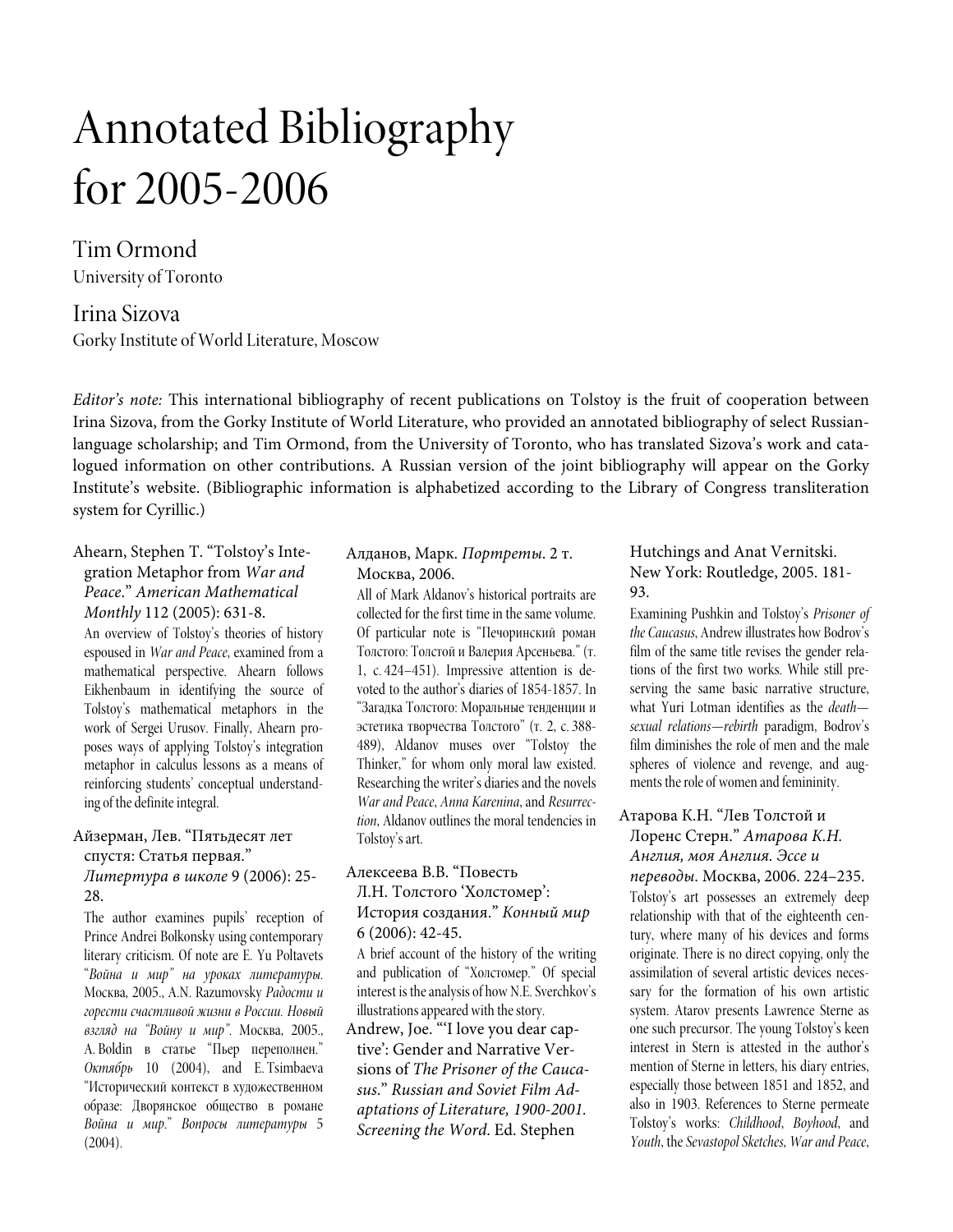and Anna Karenina. The article ultimately draws attention to Tolstoy's departure from Sterne's influence.

#### Баландин Р.К. "Толстой.

Мужество мыслителя." Баландин Р.К. Русские мыслители. Москва, 2006. 281–8.

At the center of R.K. Balandin's article are Tolstoy's spiritual and moral excursions which brought the writer to his own interpretation of Christianity beyond ecclesiastical formalities and the reflection of these views as they appear in such works as Исповедь, "Критика догматического богословия," "О жизни," and "В чем моя вера?"

# Бердяев Н.А. Философия

неравенства. Москва, 2006.

A special place in this publication is devoted to Berdyaev's views on Tolstoy's religious anarchism and on the relationship between the individual and society in Tolstoy's moral teachings.

## Бочаров С.Г. "Бахтин-филолог: книга о Достоевском." Вопросы литературы. Москва, 2 (2006): 48–64.

Bocharov's article is in large part devoted to Bakhtin's opposition of Dostoevsky to Tolstoy. Whereas Dostoevsky is famously characterized as a "dialogic" author, Tolstoy is less concerned with the voices of others, according to Bakhtin. Bocharov questions the validity of this assumption, however, and ruminates over Tolstoy's thesis that "The less import one attaches to the opinion of others, the more powerful is one's sense of God." Through examining Father Sergius, Bocharov suggests ways in which Tolstoy's character is inescapably dialogic, if not in the hero's associations with the other characters, then in his own selfevaluation and the author's evaluation.

## Бранг Петер. Россия неизвестная.

История культуры вегетарианских образов жизни от начала до наших дней. Москва, 2006.

In the detailed chapter, "Л.Н. Толстой. Солнце вегетарианского мира," Brang discusses Tolstoy and his family's vegetarianism, monitoring the author's entire life attitude towards hunting and love of animals. Of interest are the author's observations about Tolstoy's appreciation of the significance of alcohol and tobacco in society, as well as the invariable respect Tolstoy held for the Dukhobours and their vegetarian way of life.

Briggs, Anthony. "Commentary: Translating War and Peace is an Arduous Task. So Why Attempt It? Because Most Previous Efforts Have Failed to Reflect the Ordinariness of Tolstoy's Language, Explains Anthony Briggs." New Statesman 134 (2005): 55. A brief explanation of Briggs's choice to translate War and Peace. Previous translations, he explains, have not expressed the variety of registers actually present in the Russian original.

- Бурнашева, Н.И. «…Пройти по трудной дороге открытия…» Загадки и находки в рукописях Льва Толстого. Москва, изд. «Флинта», 2005.
- Butler, E.M. "Rilke and Tolstoy." MLR 35 (1940): 494-505. One Hundred Years of MLR. Ed. Prof. Brian Richardson. Supplement of MLR 100 (2005): 210-21.

A comparison of two accounts of Rilke's visit to Tolstoy at Yasnaya Polyana in 1899, the latter regarded as the more accurate of the two. Tolstoy and the household treated Rilke with indifference, exposing him to scenes of intense familial discord. The young poet failed to make any impression at all upon the Russian author.

#### Cameron, Ian. "Sergey Tolstoy and the Doukhobors: The Halifax Quarantine." Canadian Medical Association Journal 174 (2006): 1600-3.

Recounts that point during Sergei Lvovich Tolstoy's voyage to Canada with the Doukhobors when they arrived in Halifax to find themselves quarantined to contain an outbreak of smallpox.

Chang, In-Young. "Pevear, Richard and Volokhonsky, Larissa." Cur-

rent Biography 67.6 (2006): 61-6. A profile of Tolstoy translators Richard Pevear and Larissa Volokhonsky.

## Черниченко Л.Л. Князь Владимир Владимирович Барятинский: Писатель в России и в эмиграции. Москва, 2006.

In this book devoted to the famous writer, dramatist and journalist Prince V.V. Baryatinsky (1874-1941), Chernichenko pays a great deal of attention to this figure's attitude towards Tolstoy.

## Дедков, Н.И. Консервативный либерализм Василия Маклакова. Москва, АИРО-XX, 2005.

Vasily Maklokov played an active role in the Constitutional Democratic Party, serving in the party's Central Committee and being elected to serve in various State Dumas between 1907 and 1917. Later, he became an important member of the Russian émigré community in Paris, writing several books on social thought and Russian liberalism. Dedkov's monograph on Vasily Maklakov fills many lacunae in political scholarship on this figure and about Russian politics at the turn of the last century. Of note for the present bibliography is the attention Dedkov draws to the influence of Tolstoy and Tolstoyans on the social and political thought of Maklakov. He examines Maklakov's relationship to the Tolstoyan M.A. Novosyolov, and the politician's reaction to the failure of Novosyolov's Tolstoyan colony in Dugino. Elsewhere, Dedkov pays a great deal of attention to Maklakov's relationship to Tolstoy and his family. Maklakov was not a direct disciple of Tolstoy's thought: he considered many of the author's ideas to be too idealistic to be realizable. Nevertheless Dedkov argues that Maklakov always regarded Tolstoy as the standard against which he would measure his own thoughts and actions.

Donskov, Andrew A. Leo Tolstoy and the Canadian Doukhobors: An Historic Relationship. Ottawa: Centre for Research on Canadian– Russian Relations, 2005.

A history of the Doukhobors, their mass immigration to Canada from Russia in 1899, and of Tolstoy's and the Tolstoyans' roles in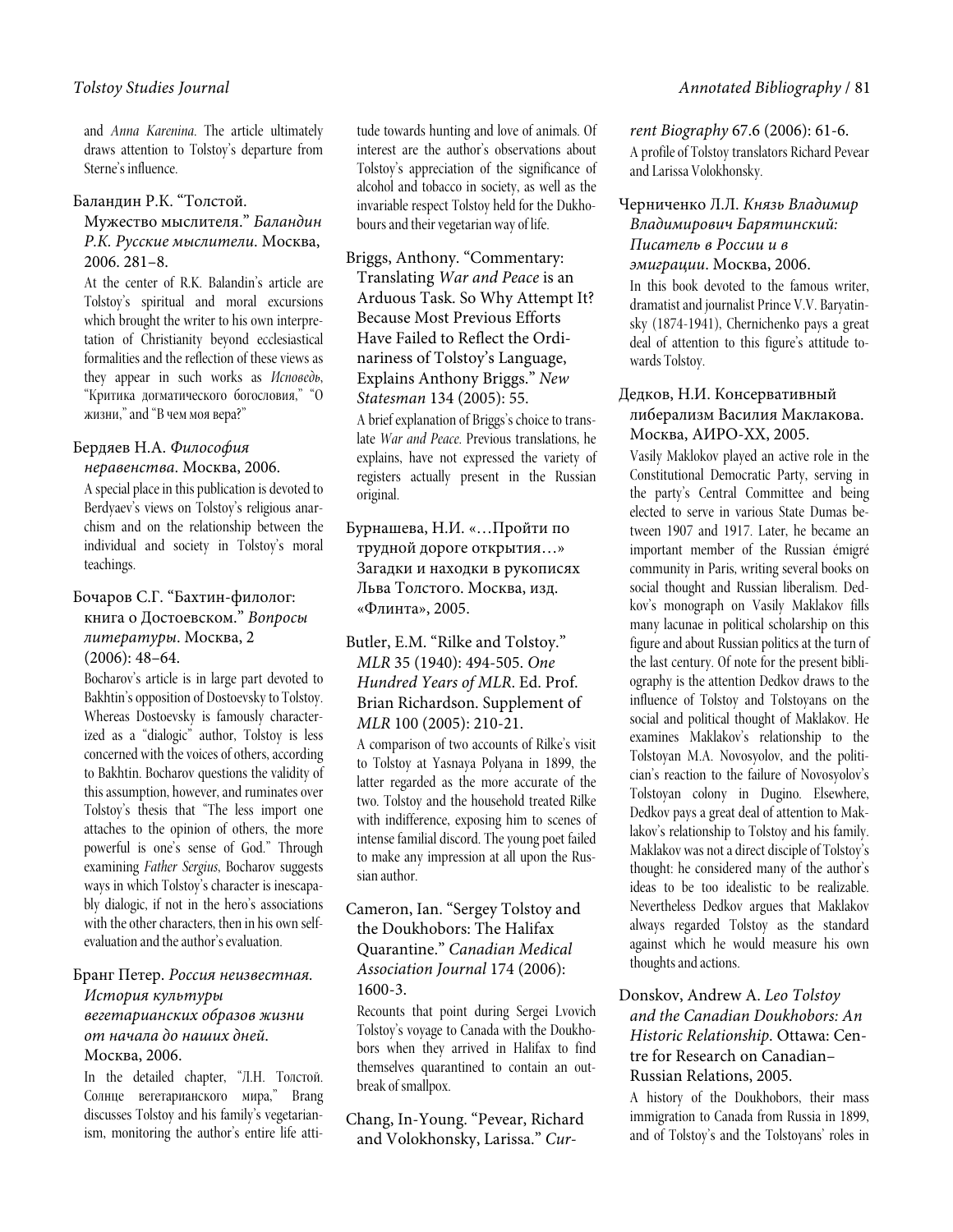facilitating their migration. Donskov discusses how assisting the Doukhobors complemented his life-long aim of "Unity of the People" and examines Tolstoy's attitude towards the religious group as evinced in the author's writings and letters. There is also a chapter regarding the Doukhobors' contemporary attitude towards Tolstoy, an aspect of this topic Donskov further illustrates by including three guest essays by members of the Doukhobor community. Finally, Donskov's book includes a number of archival documents. These include two chapters from Sergei Lvovich Tolstoy's diary, which describe the preparations for the Doukhobor emigration and the journey he took with them from Halifax to Winnipeg, excerpts from Sofia Andreevna's memoirs and diaries, as well as thirty-two letters by the author's wife and other individuals dealing with the Doukhobor emigration.

Гончарова Е.И. "'Заграничные связи нам тоже дороги': Письма З. Гиппиус, Д. Мережковского, Д. Философова к Б. Савинкову. 1912–1913 годы." Русская литература 2 (2006): 160-174. This work is the first academic discussion of information regarding Tolstoy in the letters of Zinaida Gippius (from 8 March and 5 June 1913). In the letter of 8 March, Gippius reflects on B. Ropshin's (B.S. Savinkov) imitation of War and Peace in the novel То, чего не было. Literary critics from 1912-13 wrote a great deal about Ropshin's imitation, above all in the articles "О том, что есть в романе  $To$ , чего не было." (1913) by G.B. Plekhanov and "Литературные отлики" (1912) by V.P. Kranikhfel'd, both of which demonstrated

Ropshin's imitation of Tolstoy's epic. In Gippius's letter to Savinkov of 5 June, mention is made of the article.

#### Гордин Я.А. Мятеж

реформаторов: драма междуцарствия. 19 ноября–13 декабря 1825 г. Кн. 1, Санкт-Петербург., 2006.

In the article "Великий обман" Gordin researches the young Tolstoy's attitude towards Catherine the Great's "Наказ." Drawing upon various historical materials, including information from Tolstoy's diaries and letters, the

author illustrates Tolstoy's conclusions, which were so unflattering to the empress. The book also deals with Tolstoy as the descendent of two of Russia's most celebrated lineages—the Trubetskoys and the Volkonskys.

## Гречнев В.Я. О прозе и поэзии XIX–XX веков. Санкт-Петербург., 2006.

In chapter II, devoted to Tolstoy's life and art, Grechnev discusses the writer's work from 1870 to 1900. Grechnev gives especial attention to the "short genre," in particular The Death of Ivan Ilyich, The Kreutzer Sonata, and Khadzhi-Murat. Other chapters in the book shed light on the theme of death in Bunin (the tales "Эпитафия," "Исход," and "Преображение") and in Tolstoy (The Death of Ivan Ilyich, Three Deaths) characterized by the "figurative" thought of Tolstoy and Bunin and Tolstoy's attitude to Bunin's tale "Заря всю ночь." The author recounts the polemical nature of the affinities between Leonid Andreev and Tolstoy. The book also mentions Tolstoy's statements about the poetry of F.I. Tyutchev and the writer's memories of meeting with the poet.

Грещенко Е.И. Социокультурная деятельность семьи Л.Н. Толстого (вторая половина XIX–XX веков). Автореферат диссертации кандидата филологии. Москва, 2006.

Greshchenko's dissertation examines the education of peasants by Tolstoy's family and the creation of peasant schools by Tolstoy's close friends in Russia and abroad. The author systematizes the types of cultural and educational activities the author's family undertook (reading, general lectures, publication activity—"Посредник," "Ясная Поляна," and "Азбука"). Special attention is devoted to analysis of the family's encouragement of healthy lifestyles, particularly their struggles against alcoholism and smoking.

Гулин А.В. "Свободный роман." Толстой Л.Н. Анна Каренина: Роман в восьми частях: Части первая четвертая. Москва, 2006. 5-60. Gulin recounts how the writing and publication of Anna Karenina exposed Tolstoy to a greater awareness of the earth and his earthly surroundings. The article also details Anna Karenina's creation. Gulin remarks on Pushkin's influence on Tolstoy. Finally, Gulin ponders the novel's topicality for readers of the twenty-first century.

Hamling, A. "Introducción a convergencias y analogías en el pensamiento religioso de Leon Tolstoi y Miguel de Unamuno. [Introduction to the Convergencies and Analogies in the Religious Thought of Leo Tolstoy and Miguel de Unamuno.]" Confluencia: Revista Hispánica de Cultura y Literatura 21 (2005): 68-78.

Herman, David. "Khadzhi-Murat's Silence." Slavic Review 64 (2005): 1-23.

Herman considers Khadzhi-Murat to be a grand literary experiment in which Tolstoy was able to look beyond the ethical problems the writer associated with artistic creation. In brazen defiance of the dictates in What is Art?, Khadzhi-Murat strives to move beyond clarity. It portrays the sublime, the fantastic, and the uncanny, "all of which gain in force, the less they submit to clarity" (23). It accomplishes this, argues Herman, by striving to portray silence and to move beyond the "absolute language" for which Tolstoy's narrators have become so well known. In this manner, Khadzhi-Murat is Tolstoy's attempt to embody the notion expressed in his favorite Tiutchev line: «Мысль изреченная есть ложь» ("A thought enunciated is a lie").

Hudspith, Sarah. "Dialogues with Dostoevsky in Tolstoy's Resurrection." Dostoevsky on the Thresholds of Other Worlds. Ed. Sarah Young and Lesley Milne. Ilkeston, Derbyshire: Bramcote Press, 2006. 110- 19.

By means of close textual analysis, Hudspith reveals how in Resurrection Tolstoy approaches several of Dostoevsky's key ideas regarding criminals and the Russian penal system. Resurrection deals with the issues of conscience and responsibility one encounters in Crime and Punishment, but it challenges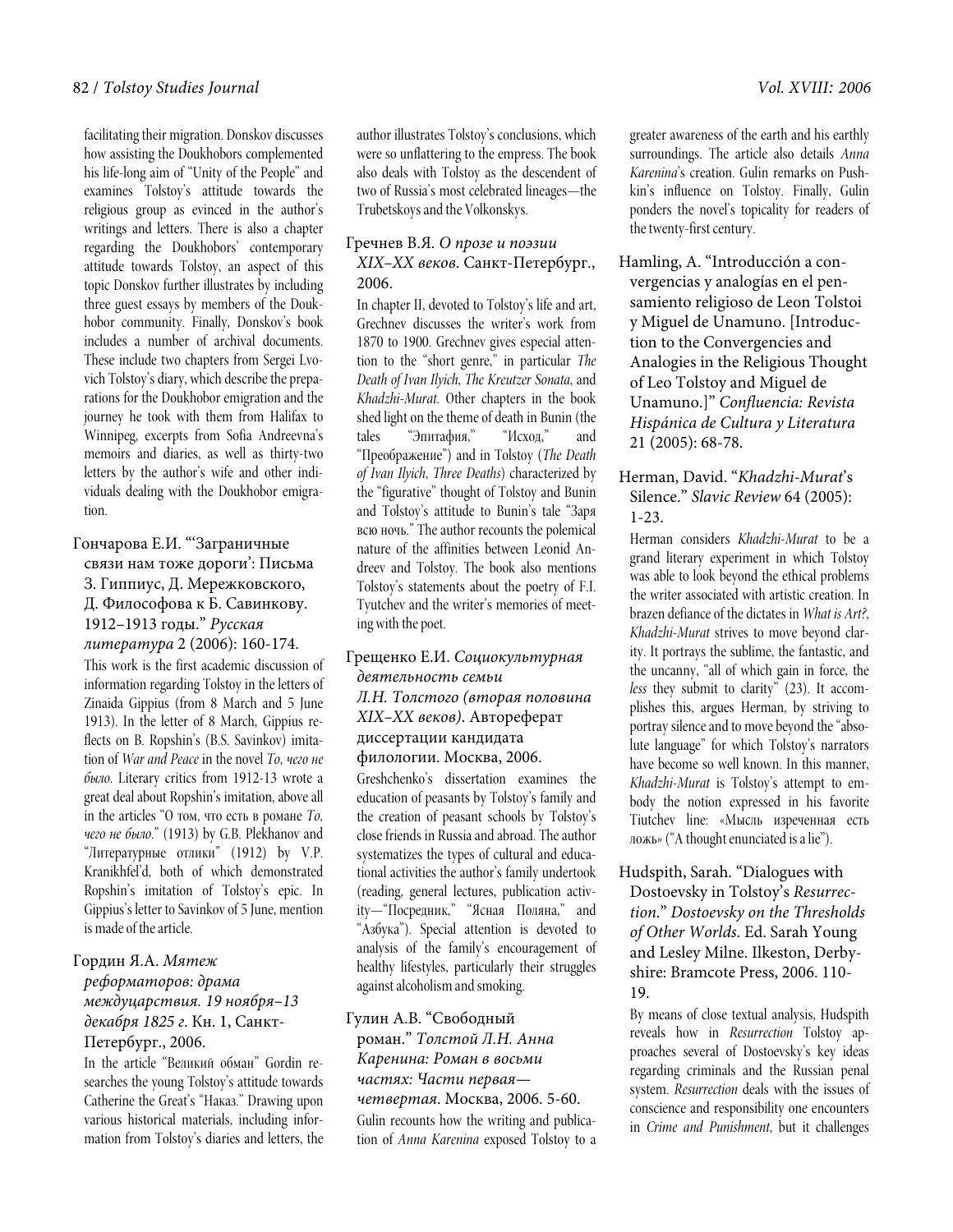Dostoevsky's arguments against the role of environment in the fomentation of crime.

#### Яковенко М.М. Зоя Ге:

#### Документальная повесть. Москва, 2006.

The main heroine of Yakovenko's book is Zoya Ge, the niece and pupil of the great Russian artist, Nikolai Ge. She spent her childhood and youth in a very artistic milieu. She then became involved with the People's Will, collaborated with Vera Figner, and spent time in the Peter and Paul Fortress. She survived the Revolution, Civil War, the Stalin period, and the beginning of WWII. She died in 1942 in Moscow. Yakovenko's book recounts N.N. Ge's friendship with L.N. Tolstoy and Tolstoy's evaluation of Ge's painting "Христос и разбойник." The book also depicts Tolstoy's influence on N.N. Ge the younger, Zoya Ge's reminiscences of Sulerzhitsky and Tolstoy, and their assistance of the Doukhobours. A brief correspondence between Zoya Ge and Tolstoy is set apart in a special chapter "Два письма."

## Иванова Т.Г. Рукописный отдел Пушкинского Дома: Исторический очерк. Санкт-Петербург: Российская академия наук. Институт русской литературы (Пушкинский Дом), 2006.

Ivanova's account of the formation of the Tolstoy archive at Pushkin House, including the acquisition of the journal «Вестник Европы», Tolstoy's autographs, and the donation of the autographs of V.P. Shneider. Special attention is given to the receipt of Tolstoy's letters to N.N. Vrangel', from M.D. Vrangel' and Tolstoy's letters to A.F. Koni and K.N. Modzalevsky. Ivanov also reports about the Museum of the Revolution's transferal of Tolstoy's correspondence with A.S. Prugavin, about the Pushkin House's acquisition of L.I. Veselitskaya-Mikulich's archive with Tolstoy's letters, and about Tolstoy's letters from the collection of O.A. Novikov. A short time after this acquisition, Pushkin House received K.Ya. Grot's correspondence with Tolstoy. An entire series of autographs were transferred from the library of the Mayakovsky House of Writers. The author also describes the fate of the Tolstoy archive and the process of transferring the manuscript legacy from Pushkin House to the Tolstoy Museum in Moscow (ГМТ).

## Jones, W. Gareth. "George Eliot's Adam Bede and Tolstoy's Conception of Anna Karenina." MLR 61 (1966): 473-81. One Hundred Years of MLR. Ed. Prof. Brian Richardson. Supplement of MLR 100 (2005): 191-99.

An elucidation of how Tolstoy drew upon other literary works for his inspiration, in this case, Eliot's Adam Bede. Hetty Sorrel serves as an obvious prototype of Anna Karenina. Both characters combine innocence or softness and "animal toughness" (475). Each character displays an evasiveness that combines restraint and vivacity. Moving beyond the Hetty/Anna analysis, Jones also makes connections between Vronsky and Arthur Donnithorne: both novels portray these characters riding their horses to the extreme; likewise, each man comes from a military background and lives according to a code of honor where Society is the arbiter. The importance Adam Bede holds for Anna Karenina suggests that Tolstoy's composition of the novel was a more concerted, deliberate, and consistent effort than previous critics assumed.

- Kapuścik, Jerzy. "Л. Толстой и Достоевский Дмитрия Мережковского. Опыт «метафизической критики»." Slavia Orientalis 40 (2006): 13-26.
- Кацис, Л.Ф. "Сны масона П.Я. Титова и сны Пьера Безухова в Войне и Мире Льва Толстого." Известия российской академии наук 64.5 (2005): 46-55.
- Клюзова, М.Л. "Л.Н. Толстой и А. Швейцер: о рационализме и мистике в этике." Вопросы философии 4 (2006): 119-127.

#### Knight, Louise W. "An Encounter with Tolstoy." Humanities 26 (2005): 14-16.

An account of Jane Addams's visit to Tolstoy at Yasnaya Polyana in 1896. They quarreled about numerous topics, ranging from the dimensions of Addams's sleeves to private

property. Though Addams found in Tolstoy a supporter of the suffragist cause, she felt his combativeness and vehemence during discussion to be contrary to his teachings of nonresistance.

## Kolstø, Pål. "The Demonized Double: The Image of Lev Tolstoi in Russian Orthodox Polemics." Slavic Review 65 (2006): 304-24.

An overview of the various Orthodox reactions to Tolstoy's religious arguments, taking the discussion beyond the Holy Synod's 1901 послание. Many writers, scholars, and theologians sought to identify those elements of Tolstoy's ideas that complemented or found their origin in Orthodox thought. More typically, defenders of Orthodoxy portrayed Tolstoy as the Antichrist. Vladimir Solovyev synthesized these two poles to portray Tolstoy as the Antichrist precisely because of the affinities his ideas shared with the Orthodox Church, thereby making him more likely to lead people astray.

#### Коровин В.И. "Русская классика в зеркале

#### аксиологии." Филологические науки. 3 (2006): 85-87.

A review of V.E. Khalizev's book Ценностные ориентации русской классики (Moscow, 2005) devoted to the specific features of classic Russian literature. Regarding the issue of plasticity in War and Peace, literary scholars usually focus upon psychology, the demonstrative analysis, and the immaterial and meta-plastic principles of the writer's prose. V.E. Khalizev devotes his research to the functions of gesture and mimicry. Khalizev engages D.S. Merezhkovsky in a polemic for diminishing Tolstoy on such narrowly defined spiritual bases.

## Котельников В.А. "Воинствующий идеалист Аким

## Волынский." Русская

литература 1 (2006): 20-75.

Discusses the theme of Akim Volynsky and Lev Tolstoy; in particular this article offers an evaluation of the moral philosophy of Tolstoy. Based on archival research in the Volynsky Archive at the Russian State Archive of Literature and Art, the article presents a portion of a letter from Volynsky to Tolstoy of 5 May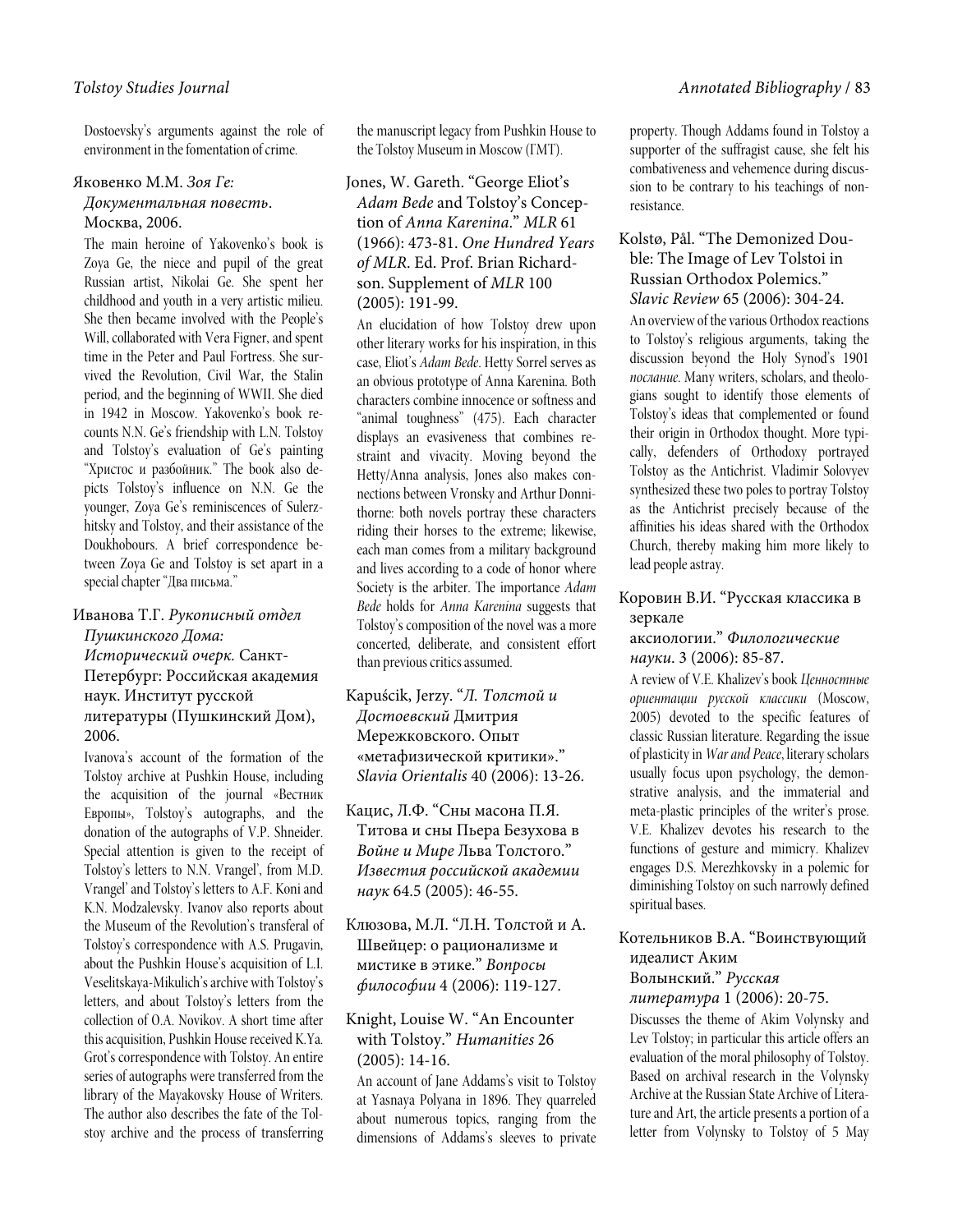1894. Kotel'nikov discloses Tolstoy's unpublished response. Elsewhere he introduces and comments in detail upon the archival "Records of a conversation with Tolstoy, 1 August 1897." The author pays a great deal of attention to Volynsky's comparison of the worldviews of Dostoevsky and Tolstoy.

Краснощекова, Елена. "Bildungsroman: из восемнадцатого века в девятнадцатый (трилогия Льва Толстого и «Библиотека моего дяди» Родольфа Тёпфера)." Русская литература 2 (2006): 37- 54.

Lewis, Peter B. "Wittgenstein, Tolstoy and Shakespeare." Philosophy and Literature 29 (2005): 241-55. Wittgenstein held Tolstoy's religious, moral and aesthetic ideas in high regard. In this article, Lewis outlines the convergences and discrepancies of Tolstoy's and Wittgenstein's respective reactions to Shakespeare. Whereas the former was never able accept the playwright's status or reception, the latter was able to acknowledge how others might hold him in high regard; nevertheless, Wittgenstein sided with Tolstoy in that he, personally, could not identify anything that made Shakespeare great.

Lloyd, Benjamin. "Stanislawsky, Spirituality, and the Problem of the Wounded Actor." New Theatre Quarterly 22 (2006): 70-5.

Draws connections between Tolstoy's notion of infection in art and the spiritual aspects of Stanislawsky's teachings. In so doing, Lloyd offers a way to rectify the issues of the "wounded actor," a narcissistic, depressed archetype who turns to acting in order to feel and behave on the stage and in class exercises without the self ever being examined. Lloyd derives this archetype from Alice Miller's The Drama of the Gifted Child.

## Loriga, Sabina. "Tolstoï dans le scepticisme de l'histoire." Trans. Dominique Berbigier. Esprit 315 (2005): 6-25.

A summary of all the main theses Tolstoy proposes in War and Peace regarding history, power, and free will. Loriga takes exception to

Berlin's assertion that Tolstoy's novel espouses historical determinism. Rather, according to Loriga, Tolstoy's novel also asserts two simple points, albeit contradictory ones. First, freedom is not an absolute state, whereby the individual enjoys complete autonomy; instead, it is an expression of the reciprocal dependence between individuals. Second, there are no circumstances under which the innate liberty of the individual is guaranteed: liberty is not a condition, but an internal state, just as Pierre discovers during his time in captivity. There is a conflict, then, between those sections where the narrator openly discusses history under the scrutiny of the skeptical analyst and the other sections of narrative action.

Matich, Olga. "Lev Tolstoy as Early Modernist: Fragmenting and Dissecting the Body." Erotic Utopia: The Decadent Imagination in Russia's Fin de Siècle. Madison: University of Wisconsin Press, 2005. 27-56.

Matich regards Tolstoy's later writings as an anticipation of the fin de siècle preoccupations of the Decadent artists and the Symbolists from younger generations. Central to this thesis is the Kreutzer Sonata, of course, for its challenge to sexuality, procreation, and the family. However, Matich draws attention to the tendency critics have repeatedly identified, throughout Tolstoy's entire oeuvre, for him to devote an unnatural degree of attention to detail. These so-called "superfluous details" have a two-fold effect. The primary purpose is mimetic, using specific parts from the body to evoke it in its entirety. There is, however, a second fetishizing effect, whereby these body parts become agents of dispersal. Tolstoy uses these superfluous details as rhetorical devices to aid him in his attempt to eradicate sexual desire. In this sense, the later Tolstoy is in direct conflict with the champion of the family and the genealogy of War and Peace. Nevertheless, Matich regards the analysis in Sevastopol in December of the amputation of Anatole Kuragin's leg and the death of Anna Karenina as precursors to what would become his later obsessions with degeneration, asceticism, and the death of society.

Мелешко Е.Д. Христианская

## этика Л.Н. Толстого. Москва: Наука, 2006.

A complete study of the Christian ethics of Tolstoy. The first section deals with the metaphysical principles of the philosophy of nonresistance to evil. The author discusses the principles of Christian ethics in the second chapter, dealing with such aspects as the metaphysics and ethics of love, the moral meaning of love, and impediments to love (Tolstoy's views on sin, temptation, and superstition). The third section deals specifically with Tolstoy's principle of non-resistance to evil. The fourth section studies Tolstoy's principle of неделание and divides the subject in two: 1) the cultural and historical bases of неделание and the interpretation they receive in Tolstoy's Christian ethics, and 2) the principle of неделание as an ethical category. The fifth and sixth sections present an analysis of the author's Christian ethics and the ethic program of Tolstoyanism: Tolstoyanism as a form of moral worldview, a means of practically realizing the principles of Christian ethics in the Tolstoyan movement, and the practical ethics of Tolstoyanism.

## Morson, Gary Saul. "Sideshadows: The Determination of Free Will." New Criterion 23 (2005): 17-25.

The ideas of free will and indeterminism espoused in the works of Tolstoy and Dostoevsky contradict the general train of thought in the natural, physical, and social sciences today, just as they contradicted the materialistic biases of Chernyshevsy in their own day. Morson trounces the notion that the ideas of Tolstoy and Dostoevsky are dated or proven by science to be superstitious. Rather, he argues that both the ideas of the Russian novelists and the arguments of determinists and materialists derive from two very old and competing conceptions of time—either time is open, and free will exists, or time is closed and subject to laws that we may or may not be able to discern. The former is not outdated; the latter is hardly new.

McSweeney, Kerry. "Dream Representation in Wuthering Heights, Crime and Punishment, and War and Peace." Symposium 59 (2005): 163-78.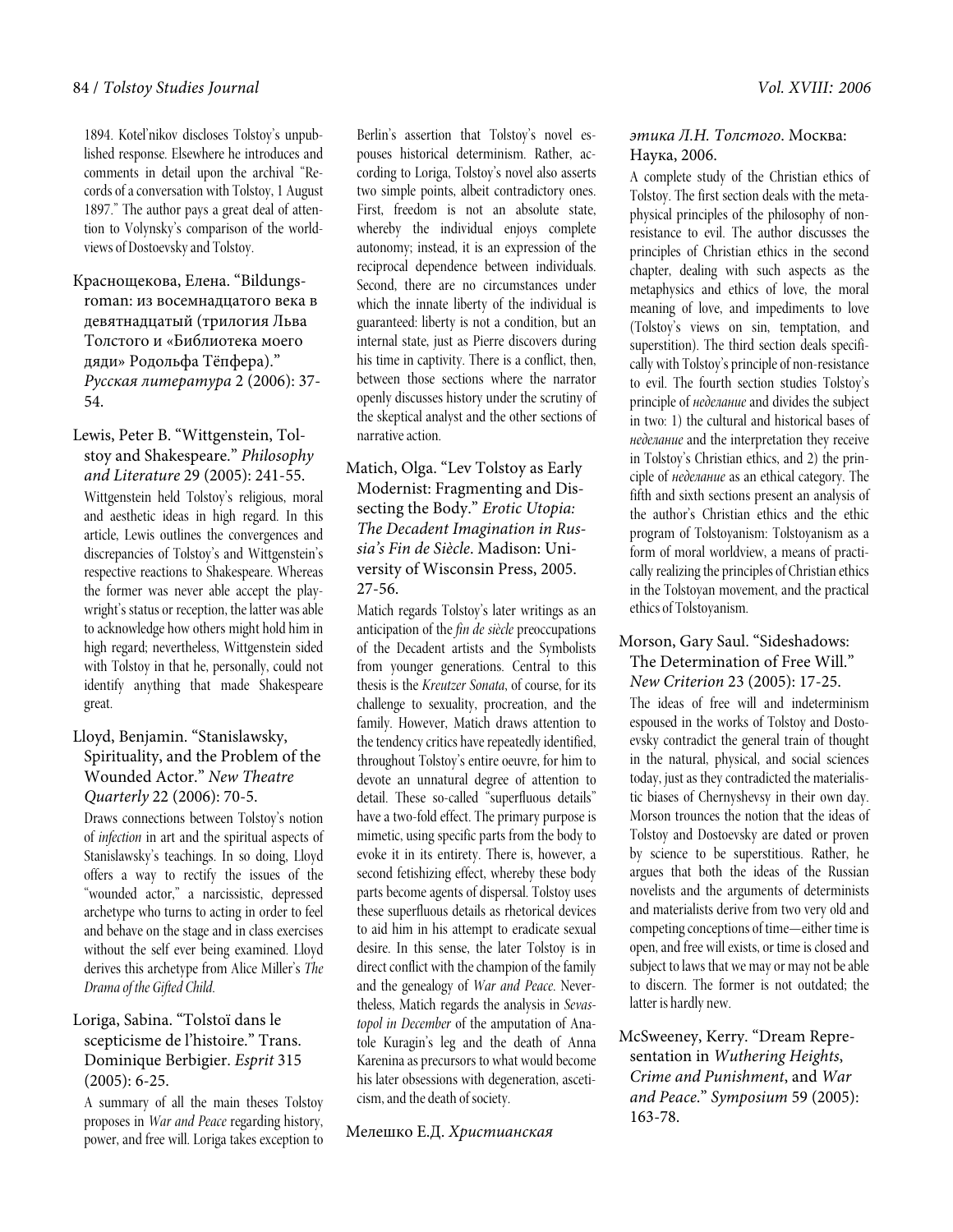An analysis of the depiction of dreams in these three nineteenth-century novels and how successfully they serve the author's intentions "without losing their verisimilar quality" (163). McSweeney notes how Tolstoy's treatment of dreams in War and Peace favors the representation of revelatory dreams that arise at critical moments during a character's life, and whose significance lies in their "intrinsic meaning." Dreams in War and Peace are some of that novel's primary examples of realism, representing both the inner lives of its characters and artistically revealing the author's vision of human existence.

## Назаров В.Н. История русской этики. Москва, 2006.

Nazarov devotes a significant portion of his book to the ethics of Tolstoy's non-resistance to evil (Chapter III). V.G. Shcheglov and Tolstoy are regarded as apologists for the idea of non-violence. The author analyzes Shcheglov's book Граф Лев Николаевич Толстой и Фридрих Ницще: Очерк философсконравственного их мировоззрения (1897) and A.A. Kozlov's criticism of Tolstoy's Christian ethics in the book Религия графа Л.Н. Толстого, его учение о жизни и любви (1885- 1886). Nazorov includes in his research interesting information about N.Ya. Grot's Нравственные идеалы нашего времени. Фридрих Ницще и Лев Толстой (1893) and comments on V.S. Solov'yov's criticism of Tolstoy's moral teaching and the work of Lev Shestov, Добро в учении графа Толстого и Ф. Ницще (Философия и проповедь).

## Никитина Т.В.

"Межведомственное сотрудничество: Проект Музеяусадьбы "Ясная Поляна" по разработке нового туристического продукта." Справочник руководителя учреждения культуры 8 (2006): 57-60.

Т.V. Nikitna recounts in detail the development of the project "Путешествие в компании с Гением," a railway route making visits to both Tolstoy's and Turgenev's museum estates.

Николаева Е.В. "Лев Николаевич Толстой." История русской

## литературы XIX века: В 3-х частях. Ч. III (1870–1890 е годы). Под редакцией профессора В.И. Коровина. Москва, 2005.

This chapter deals with the life and work of Tolstoy, examining such works as Childhood, Boyhood, and Youth, and Sevastopol Sketches. An important section deals with works after 1855-1860: Cossacks, War and Peace, and other works. Mention is also made of Азбука, Anna Karenina, and Confession as well as other "post-Crisis" works. The end of the book includes various themes for seminar discussions and examples of topics for student papers about Tolstoy.

--- "Толстой Лев Николаевич. "Война и мир." "Детство." Литература в школе от А до Я. Энциклопедический словарьсправочник. Москва, 2006. 450- 455; 525-531; 551-554.

Encyclopedia entries present a sketch of Tolstoy's works. A systematic analysis of the novels War and Peace and Childhood—works included in the high school program.

## Ozick, Cynthia. "The Young Tolstoy: An Apostle of Desire." The Din in the Head: Essays. New York: Houghton Mifflin, 2006. 33-46.

Ponders Tolstoy's choice to depict Cossack life idyllically without acknowledging that group's association with anti-Semitism and genocide. Underlying Ozick's essay is the view that Tolstoy's life manifests greater discrepancies than convergences: the younger Tolstoy who wrote Cossacks felt a greater attraction to the sensory and the sensual than to the social causes that the older Tolstoy would one day come to adopt.

## Полтавец Е.Ю. Основные

мифопоэтические концепты "Войны и мира" Л.Н. Толстого в свете мотивного анализа. Автореферат диссертации кандидата филологии. Москва, 2006.

This dissertation by E.Yu. Poltavets analyzes the main mythical and poetic concepts in War and Peace and the work's orientation towards

the archaic, to various types of books, above all to the Bible. At the same time, Poltavets clarifies the relationship War and Peace shares with the parable and the particularities of other sacral texts, including not only the Bible but also texts of other religions.

#### Полякова Е.И. Театр

## Сулержицкого. Этика. Эстетика. Режиссура. Санкт-Петербург, 2006.

Polyakova researches Lev Antonovich Sulerzhitsky's relationship to the work and religious views of Tolstoy. A passionate Tolstoyan, enduring cruel persecution for his refusal to serve compulsory military duty, and then becoming a close friend and confident of Tolstoy, Sulerzhitsky organized the migration of the Doukhobours to Canada and accompanied them himself. Later, Sulerzhitsky took an interest in the theatre and served it just as fervently and intensely as he had served the Tolstoyan idea of non-resistance to evil. Sulerzhitsky subsequently became close to Stanislawsky with whom he staged the "Синяя птица." This performance and "Сверчок на печи" laid the basis for the great success of the Studio. Polyakov sheds a great deal of light on the correspondence between Sulerzhitsky and Tolstoy and the reflection of Tolstoy's moral ideas in the play "И свет во тьме светит" banned by the censors upon its staging. The author details Tolstoy's and Sulerzhitsky's contributions to the exodus of the Doukhobours to Canada (1898-1899) and the circumstances surrounding the author's death. The book includes Sulerzhitsky's reminiscences of Tolstoy's funeral.

## Прокопов Т.Ф. " 'Неистовый'

Арцыбашев." М.П. Арцыбашев. Записки писателя. Дьявол. Современники о М.П. Арцыбашеве. Составление, вступительная статья и примечание Т.Ф. Прокопова. Москва, 2006.

In this introductory article, Prokopov presents Tolstoy's judgment regarding Artsybashev as a substantial and talented writer. Particular attention is devoted to the influence of Tolstoy's personality and work on his younger contemporary, M.P. Artsybashev.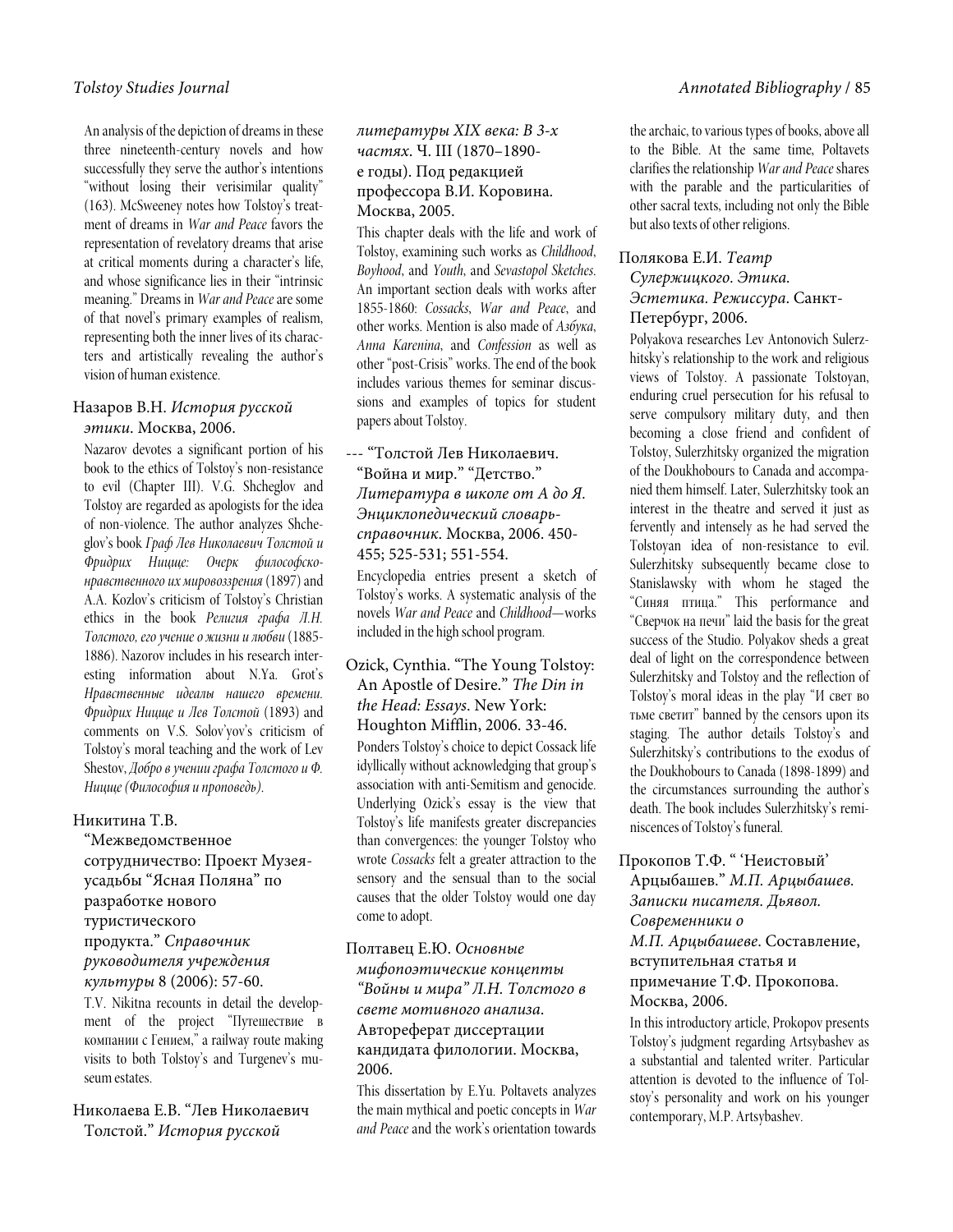## Rancour-Laferriere, Daniel. "Does God Exist? A Clinical Study of the Religious Attitudes Expressed in Tolstoy's 'Confession.'" Slavic and East European Journal 49 (2005): 445-73.

In his Confession Tolstoy exhibits all the attributes of bipolar II disorder. Moving back and forth between depression and hypomania, Confession charts the author's inconclusive vacillations between faith and doubt, with depression accompanying doubt and hypomania conjoining with belief. Rancour-Laferriere categorizes God's place in the text as an antidepressant. The question of whether or not God actually exists for Tolstoy is not determined by faith or by reason but by the bipolar II disorder itself. Confession does not end with any sense of resolution. Just as the reader has no sense that the mood swings have ended by the narration's close, nor does the text manage to offer any meaningful answer to the question of God's existence, thereby preventing Confession from being a significant theological text. Rather it is an excellent example of autobiography and "an unforgettable monument to the mental sufferings and religious ambivalence of one of Russia's great writers" (470).

#### Ранкур-Лаферьер, Дениэл. Русская литература и психоанализ. Москва: Ладомир, 2004.

Contains Russian translations of several books and articles on Tolstoy, including Tolstoy on the Couch and Tolstoy's Pierre Bezukhov: A Psychoanalytic Study.

#### Репин И.Е., Чуковский К.И. Переписка 1906–

1929 Вступительная статья С.Г. Чурак, подготовка текста и публикации Е.Ц. Чуковская и Г.С. Чурак, комментарий Е.Г. Левенфиш и Г.С. Чурак. Москва, 2006.

In this published correspondence of Repin and Chukovsky, one encounters their judgments concerning Tolstoy. Among the topics discussed in this correspondence, the reader will find reactions to "Мои воспоминания" by Ilya Lvovich Tolstoy and judgments on the decision to publish the 1928 ninety-volume Jubilee Edition of Tolstoy's works, as well as the expression of views regarding the celebration of the hundredth anniversary of Tolstoy's birth. Other letters recount Repin's invitation of N.A. Andreev to create a monument of Tolstoy, and Chukovsky and Repin's appeal in 1910 to famous writers for the collection of signatures against the death sentence. Likewise, the volume reveals Repin's and Chukovsky's reactions to numerous books that were published on the subject of Tolstoy from 1914 to 1930, such as "Переписка Л.Н. Толстого с Н.Н. Страховым 1870-1894 годов" (1914), "Л.Н. Толстой и Н.Н. Ге" (1930), "Моя жизнь дома и в Ясной Поляне" (1929), the accounts of the sister of S.A. Tolstaya, T.A. Kuzminskaya, and "Лев Толстой и В.В. Стасов. Переписка" (1929).

#### Sekirin, Peter, ed. Americans in Conversation with Tolstoy: Selected

Accounts, 1887-1923. Jefferson, NC: McFarland and Co., 2006. Organizing the memoirs and reminiscences in chronological order, this book offers twentysix examples of Americans in contact with Tolstoy, originally published between 1887 and 1923. Of particular note are articles by George Keenan, author of Siberia and the Exile System; Henry George Jr., son of the influential economist, whom Tolstoy considered one of the most important people of the nineteenth century; and Isabel Hapgood, the first American translator of Tolstoy's works.

#### Щербакова М.И.

"Текстологические аспекты изучения русской классической литературы: Лев Николаевич Толстой в

## XXI веке." Современность классики. Лекции по истории русской литературы. Санкт-Петербург., 2006, с. 54–64.

This collection brings together lectures on the history of Russian literature of the nineteenth and twentieth centuries given at the St. Petersburg University for the Humanities.

M.I. Shcherbakova's article discusses the textological aspects of studying classical Russian literature, focusing for the most part on the work of Tolstoy and the twenty-first century undertaking of the first academic Полное собрание сочинений Л.Н. Толстого в

100 томах. A detailed discussion on the textological preparations for the publications Л.Н. Толстои и С.А. Толстая. Переписка с Н.Н. Страховым (Ottawa, 2000) and Л.Н. Толстой и Н.Н. Стахов. Полное собрание переписки. В 2-х томах (Ottawa, 2003) prepared under the collective authorship of A.A. Donskov, L.D. Gromova, and T.G. Nikiforova.

#### Щербенок, Андрей.

Деконструкция и классическая русская лCитература: От риторики текста к риторике истории. Москва: Новое литературное обозрение, 2005.

## Шипова Т.Н. Фотографы Москвы (1839–1930): Биографический словарь-справочник. Москва, 2006.

S.A. Tolstaya is portrayed as an amateur photographer and information is given about her photography collection. Elsewhere, the author describes the group photo "Л.Н. Толстой с толстовцами" executed by the studio of A.I. Mey. There is a description of the album of M.M. Panov taken for Ge's illustrations to Tolstoy's story "Чем люди живы." This book includes interesting information about a photocopy of a portrait of Tolstoy in the 1890s, taken from a daguerreotype of K. Mazep in 1851, and about an album of photocopies containing nearly every iconic image of Tolstoy made during his lifetime the work of A.K. Figner and A. Khrushchov-Sokol'nikov.

## Tolstoy, Leo. Leo Tolstoy. Trans. Louise and Aylmer Maude. Ed. Donna Tussing Orwin. Illus. Hervé Blondon. New York: Sterling Publishing Co., 2005.

Five of Tolstoy's shorter stories, "God Sees the Truth, But Waits," "How Much Land Does a Man Need?," The Empty Drum," "The Imp and the Crust," and "Three Questions." All selected and annotated by Donna Tussing Orwin. Complemented by the illustrations of Hervé Blondon.

Толстой В.И. "Граф Толстой, наш товарищ." Медведь 2 (2006): 70- 77.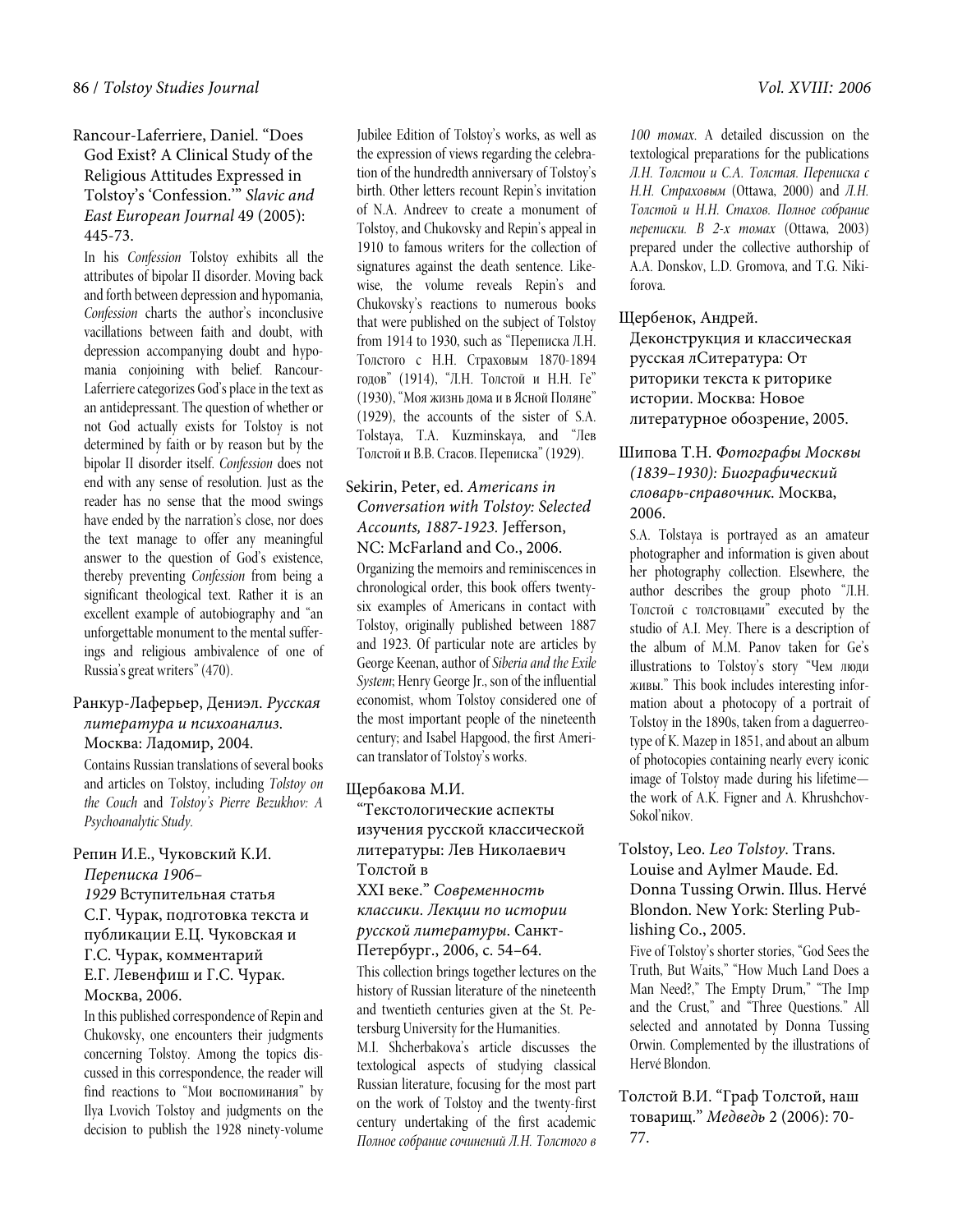The great-great grandson of the great author, and the director of the State Museum-Estate "Yasnaya Polyana," Vladimir Ilyich Tolstoy discusses his life, the Tolstoy line, Tolstoy's popularity in various countries, and the Museum-Estate "Yasnaya Polyana."

## Туниманов В.А. "Достоевский, Страхов, Толстой (лабиринт сцеплений)." Русская

литература 3 (2006): 38-96.

On 11 May 2006 the Pushkin House suffered a great loss when Vladimir Artemovich Tunimanov passed away in his sixty-ninth year. He was the leading academic member of the Institute of Russian Literature (Pushkin House) of the Russian Academy of Sciences, a Ph.D., the vice-president of the International F.M. Dostoevsky Society, and the president of its Russian chapter, and a talented and brilliant scholar. V.A. Tunimanov's particular research focused for many years on the work and personal interrelations of Dostoevsky, Tolstoy, and Strakhov.

The article "От Достоевского к Толстому" is dedicated to the art of these two great Russian authors and their remarkable contemporary, the critic Strakhov. At the heart of this study is a record made by Tolstoy in his diary of 26 October 1910, not long before his departure from Yasnaya Polyana: "Видел сон. Грушенька. Роман будто бы Ник. Ник. Страхова. Чудный сюжет." This is of course Agafena Aleksandrovna Svetlova, the heroine of Dostoevsky's Brothers Karamazov. In this article Tunimanov argues that this association was not a coincidence, that it reflected Tolstoy's longstanding and numerous thoughts about Dostoevsky and Strakhov, about their unusually complex relations, about Strakhov's confessions to Tolstoy in letters, and about the novel Brothers Karamazov, which Tolstoy had read twice, the second time being not long before his death. In the article "Отречение от Достоевского. Попытки исповеди," Tunimanov examines Strakhov's criticism of Dostoevsky during the time of his composition of the writer's biography in 1883. When Strakhov died in 1896, he took many secrets with him, including the motivation for his dislike towards Dostoevsky. Tolstoy only held a vague memory of Strakhov's attitude towards the other author, and, instead, recalled the critic's more harmonious pronouncements about Dostoevsky, including Tolstoy's remark of 12 February 1910 "Достоевского любил."

In the final article "Толстой читает роман Братья Карамазовы," Tunimanov examines Tolstoy's judgments regarding Dostoevsky's final novel. Tunimanov conducts a thematic and stylistic analysis of The Brothers Karamazov by comparing it with the themes and forms found in Tolstoy's works such as "Дьявол," "Фальшивый купон," "Живой труп," and "Карма."

## Виницкий, И. "«Вопрос о двери» или Куда смотрит князь Андрей в «Войне и мире» Толстого." Вопросы литературы 1 (2005): 315-22.

Considers the function of doors in War and Peace with an emphasis on those moments in the novel where Prince Andrei looks at them. Doors represent the essence of Andrei's questions about existence: when his sister gives him the silver cross before he leaves for the front, he kisses her forehead and looks at the door where his young wife lies; later, when he returns on the eve of the birth of their son, once again, a door separates him from Lise; likewise, there is the famous moment of Andrei's own death where he imagines he is trying to lock a door but is too weak. Doors in War and Peace are not simply thresholds between life and death or this life and the next one, argues Vinitsky; they all stand for Andrei's fundamental question, one that he ultimately resolves in death.

## Вспомогательные исторические дисциплины: Классическое наследие и новые направления. Материалы XVIII научной конференции. Москва, 2006.

A collection of speeches and papers given by Russian scholars and devoted to Tolstoy's art. T.N. Arkhangelskaya "Об изучении творчества Л.Н. Толстого в источниковедческом ракурсе" (132-4): a retrospective of all the historical stages of Tolstoy studies: the second half of the nineteenth century (A.N. Pypin and N.S. Tikhomirov), the Pushkin House of the Russian Academy of Sciences, the Tolstoy State Museum in Moscow (ГМТ), a diagram of the historical headings compiled by N.A. Milonov (1985).

The author acknowledges the contribution of L.D. Gromovaya-Opul'skaya to textological research in preparation for the compilation of the Complete Works of L.N. Tolstoy in 100 Volumes, currently being conducted at ИМЛИ РАН. A.B. Bershtadt "Изучение читателей и пропаганды чтения в России XIX века" (141-4): examines the conversations of Tolstoy's interactions with his serfs at Yasnaya Polyana. N.I. Burnashva's "Датировка текстов как основа текстологического исследования сочинений Л.Н. Толстого" (162-5) is devoted to the problem of dating texts. Of particular importance is the volume of manuscript material. The author pays thorough attention to the problem of dating the works of Tolstoy, including the incomplete works, in the Полное собрание сочинений Л.Н. Толстого в 90 томах (Юбилейное издание) and in the Полное собрание сочинений Л.Н. Толстого в 100 томах (ИМЛИ РАН).

## "Выставка 'Первый бал.' Time Out Москва. Москва, 2006, 26 июня–2 июля. 117.

In May 2006 the exhibition hall of the Tolstoy Museum in Moscow featured "Мой первый бал," an exhibit of dresses from a collection of ballroom gowns. Special gowns included Natasha Rostova's ballroom gown, created according to its description in War and Peace, and a gown originally worn by S.A. Tolstaya. These gowns reflect a long history of design, from the work of Tolstoy's contemporaries to the sketches of Nadya Rusheva.

## За что Лев Толстой был отлучен от Церкви. Сборник исторических документов. В 2 х частях. Москва, 2006.

This work is the first to collect, in a complete format, historical documents dealing with Tolstoy's excommunication from the church. The first part presents the historical documents, the most important being the Holy Synod's "Определение" of 20-22 February 1901, Tolstoy's response, Countess S.A. Tolstaya's letter to the Metropolitan Antoniya (Vadkovsky), and Antoniya's response to Tolstoy's wife. The second part systematizes the comments of various spiritual figures, also in full.